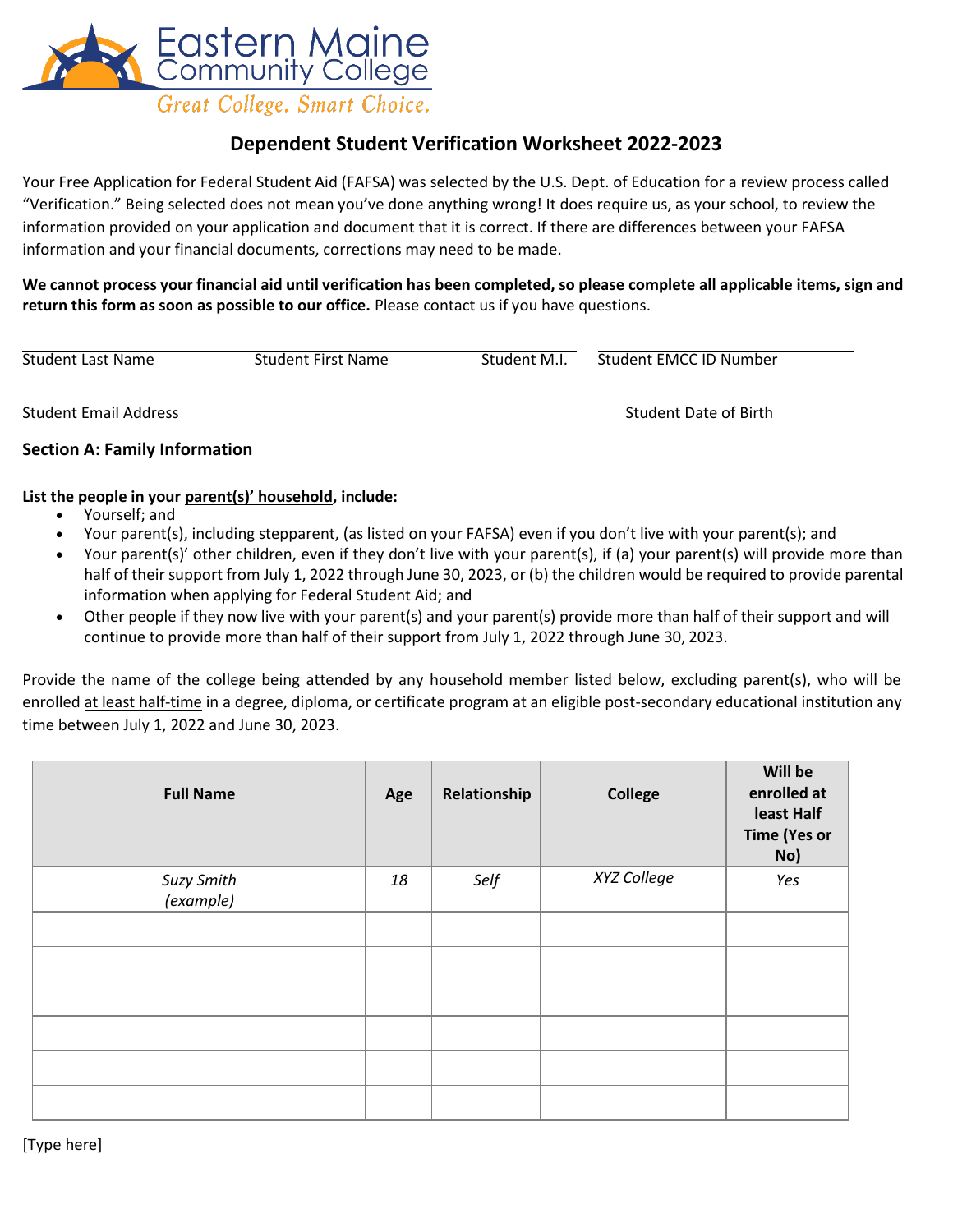#### **Section B: Student and Parent Income for Work Information**

**Did you or your parent file taxes for 2020?** If so, using the IRS Data Retrieval Tool is the best way to verify tax information. For more information on this tool and how to use it, see page 3.

#### **Student Income from Work - Check the ONE box that applies:**

- $\Box$  I filed a 2020 federal income tax return and used or will use the IRS Data Retrieval Tool within the FAFSA to transfer my 2020 IRS income information into my *FAFSA*.
- $\Box$  I have filed or I am required to file a 2020 federal income tax return and I am unable or choose not to use the IRS Data Retrieval Tool within the *FAFSA*. **I have attached my 2020 IRS tax return transcript.**
- □ I was employed in 2020 and I did not file and was not required to file a 2020 Federal Tax Return. **I have attached my 2020 W-2s from all employers and completed the box below.**

| <b>Employer's Name</b> | 2020 Amount Earned | W-2 Attached?                    |
|------------------------|--------------------|----------------------------------|
|                        |                    | Required if provided by employer |
|                        |                    |                                  |
|                        |                    |                                  |
|                        |                    |                                  |
|                        |                    |                                  |

 $\Box$  I have not filed and I am not required to file a 2020 federal income tax return and I had no income earned from work in 2020.

#### **Parent Income from Work - Check the ONE box that applies:**

- $\Box$  My parent(s) have filed a 2020 federal income tax return and used or will use the IRS Data Retrieval Tool within the *FAFSA t*o transfer 2020 IRS income information into my FAFSA.
- $\Box$  My parent(s) have filed or are required to file a 2020 federal income tax return and were unable or choose not to use the IRS Data Retrieval Tool within the *FAFSA.* **I have attached my parent(s)' 2020 IRS tax return transcript(s).**

□ My parent(s) were employed in 2020 and did not and are not required to file a 2020 Federal Tax Return. **I have attached my parent(s)' 2020 W-2s, completed the box below, and attached as my parent(s)' 2020 IRS Verification of Non-filing Letter (See page 4 for instructions on how to obtain an IRS Verification of Nonfiling Letter).** 

| <b>Employer's Name</b> | <b>2020 Amount Earned</b> | W-2 Attached?                    |
|------------------------|---------------------------|----------------------------------|
|                        |                           | Required if provided by employer |
|                        |                           |                                  |
|                        |                           |                                  |
|                        |                           |                                  |
|                        |                           |                                  |
|                        |                           |                                  |

 $\Box$  My parent(s) have not filed and are not required to file a 2020 federal income tax return and had no income earned from work in 2020. **I have attached my parent(s)' 2020 IRS Verification of Non-filing Letter (See page 4 for instructions on how to obtain an IRS Verification of Non filing Letter).** 

Each person signing this worksheet certifies that all of the information reported on it is complete and correct. The student and one parent whose information was reported on the FAFSA must sign and date.

| <b>Student Signature</b> | Date | <b>Parent Signature</b> | Date |
|--------------------------|------|-------------------------|------|
|                          |      |                         |      |

*Return by mail to: Eastern Maine Community College, Financial Aid Office, 354 Hogan Road, Bangor, ME 04401 or email to [finaid@emcc.edu](mailto:finaid@emcc.edu)*